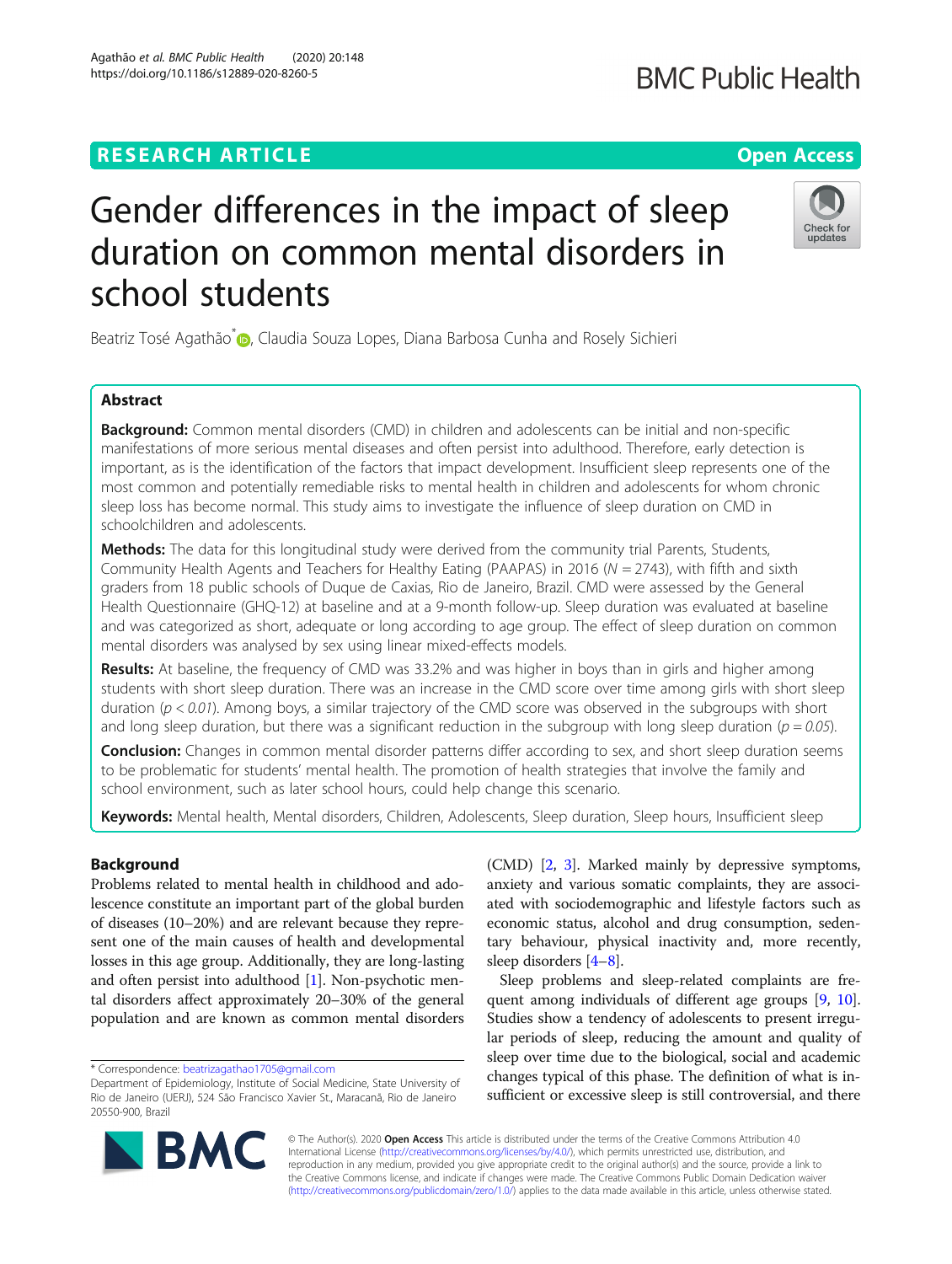are no definitive conclusions about what is healthy sleep since there are individual aspects such as genetic characteristics that determine this need [[11](#page-7-0), [12](#page-7-0)]. However, some recommendations on sleep duration have been proposed; for example, the American Academy of Sleep Medicine (AASM), which focuses on childhood and adolescence, suggests that children between 6 and 12 years old should sleep from 9 to 12 h, and adolescents between 13 and 18 years old should sleep from 8 to 10 hours [\[13,](#page-7-0) [14\]](#page-7-0). Although most children and adolescents require approximately 9 h of sleep per night, fewer than 8% of high school students achieve this amount, and this proportion decreases as school grade level increases [[15](#page-7-0)].

Evidence suggests that sleep duration plays an important role in health outcomes. In a recent publication, Czeisler [[16](#page-7-0)] related the main findings of several studies on the health consequences of changes in sleep quality, duration and time. The author points out that sleep deficiency critically affects physical and mental health, performance and safety, and a period of only one to two weeks of reduced hours of sleep leads to increased attention deficit and mood disorders. Poor sleep may lead to excessive sleepiness during the day, which is one of the main consequences of sleep disturbances and has a close relation with declining school performance and with a negative perception of the quality of life among adolescents [[17](#page-7-0)]. It has also been observed that girls are more vulnerable to insufficient sleep than boys, exhibiting more anxious and depressive symptoms and mood deficits [[18](#page-7-0)–[20](#page-7-0)].

In some studies [\[21](#page-7-0)–[24\]](#page-7-0), insufficient sleep in young people is associated with a wide variety of adverse outcomes, from poor mental health to behavioural problems and lower academic performance, but much of this evidence is made up of cross-sectional studies, and few studies have investigated the direction of this relationship. In children and adolescents, CMD can be initial and non-specific manifestations of more serious mental disorders; therefore, early detection and the identification of factors that impact development are important [[8\]](#page-7-0). Additionally, insufficient sleep represents one of the most common, important and potentially remediable risks to mental health in children and adolescents for whom chronic sleep loss has become normal [[25](#page-7-0), [26\]](#page-7-0). The purpose of this study is to evaluate the influence of sleep duration on CMD in schoolchildren and adolescents.

### Methods

#### Study design and participants

Data for this prospective study were derived from the trial labelled PAAPAS, which stands for "Parents, Students, Community Health Agents and Teachers for Healthy Eating", a randomized community-controlled trial conducted in 2016 in a sample of fifth and sixth graders from 18 public schools in the municipality of Duque de Caxias, Rio de Janeiro, Brazil.

PAAPAS's purpose was to reduce excessive weight gain among adolescents by combining primary intervention at schools with secondary intervention through trained community health agents (CHAs). The primary intervention in the school, conducted by trained teachers, provided the overall basis for a healthy lifestyle, including food intake, physical activity, and nonsedentary habits. For adolescents diagnosed with excessive weight, household activities were provided as additional motivation to change these behaviours. A complete description of each intervention and details on the sample size and randomized procedures are available in the PAAPAS protocol [[27\]](#page-7-0).

The municipality of Duque de Caxias [\[28\]](#page-7-0) (population, 842,686) is located in the metropolitan area of Rio de Janeiro, 27 km from the state capital. It is one of the poorest areas in Brazil. For the PAAPAS study, two of four districts in Duque de Caxias were included, and from 45 municipal schools, 18 schools (9 interventions and 9 controls) with fifth and sixth grade classes were selected. For this study, data from schoolchildren from all the selected schools were used, regardless of the group to which they belonged.

The Ethics Committee of the Institute of Social Medicine (State University of Rio de Janeiro, Brazil) approved the protocol. Written informed consent was obtained from all the participants' parents. Students with physical or mental disabilities and girls who were pregnant or lactating were considered ineligible and were not included in the study.

#### Measurements

All anthropometric measures were collected, and the questionnaire was administered at the beginning of the school year and at the end of the school year, with 9 months between the collection dates. Students completed a structured questionnaire using personal digital assistants (PDAs) under the supervision of field researchers.

Common mental disorders (the outcome measure) were evaluated using the Brazilian version of the General Health Questionnaire – 12 items (GHQ12) [[29\]](#page-7-0) at both baseline and follow-up. The GHQ12 is a self-reported instrument to track non-psychotic mental disorders. It was created to identify symptoms of depression and anxiety, inability to deal with habitual situations and lack of self-confidence, feelings commonly found in the general population. Each GHQ item has four response options and a reference period of two weeks before completing the questionnaire. The questionnaire had previously been validated for the Brazilian population and has a structured psychiatric interview as a gold standard, with good psychometric properties [[30\]](#page-7-0). The Brazilian version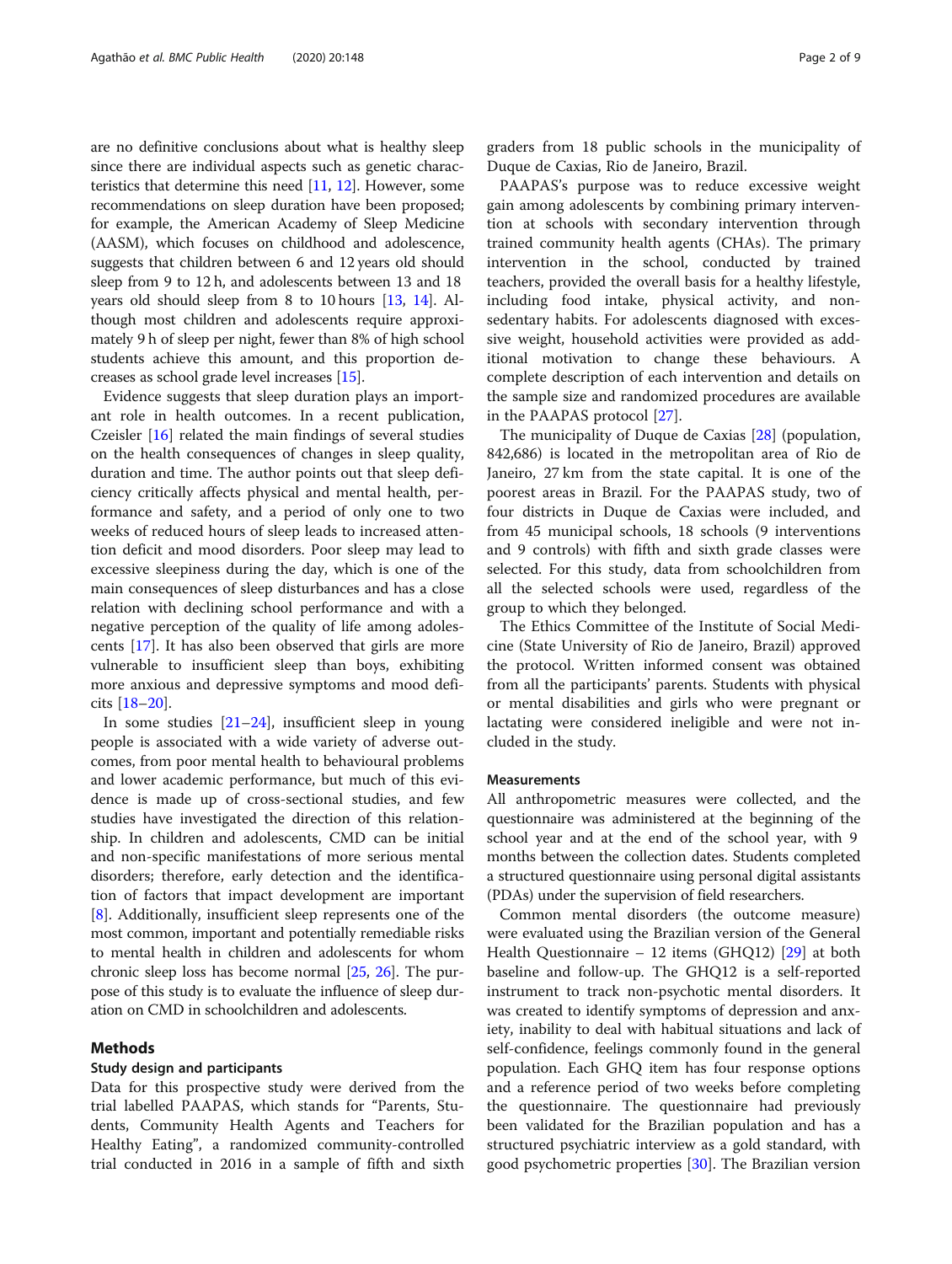of the GHQ has shown a sensitivity of 76% and specificity of 82% at the cut-off point of  $4/5$  [[31\]](#page-7-0). To observe the individual CMD frequency scores, items were recoded as "absent" or "present" (0 or 1, respectively) and then summed. The cut-off point of 4/5, used by Fortes [\[32](#page-7-0)] for the detection of severe-intensity mental disorders, was applied. To observe a severity spectrum, a continuous variable, ranging from 0 to 36 potential points, was composed after recoding each item on a scale of 0 to 3 points.

Sleep duration was assessed from two baseline questions: (i) In general, at what time do you go to sleep? and (ii) In general, at what time do you wake up? Sleep duration was obtained by the difference in hours between the start and end of sleep. A cut-off point of sleep duration of 3 h or less and 15 h or more (116 students), as used by Abreu, was established to exclude implausible data [\[11](#page-7-0)]. The variable 'sleep duration' was categorized as short, adequate and long according to age group. For children of school age (6 to 12 years), sleep duration of 9 to 12 h is recommended, and for adolescents (13 to 18 years), 8 to 10 h is recommended [[13\]](#page-7-0).

The economic status of the participants' families was constructed from information about durable goods at home (car, motorcycle, computer, refrigerator, freezer, washing machine, dishwasher, microwave and DVD player) and characteristics of the area of residence, such as piped water and paved streets, according to the Brazilian Economic Classification Criteria [\[33](#page-7-0)]. An indicator was created to represent the economic position of the families based on the methodology used by Barros and Victora [[34\]](#page-7-0). The first component generated by principal component analysis (PCA), which captures the largest possible amount of data variability with a single linear combination, was retained [[35](#page-7-0), [36](#page-7-0)]. Thus, the 11 variables of durable goods at homes and residences were used in a 1-factor PCA model, which obtained an eigenvalue of 2.05 and a Cronbach alpha of 0.21 and explained 19.3% of the total data variability. Subsequently, the factorial score was divided into quintiles.

Physical activity was measured by the time accumulated in the seven days before the questionnaire, according to one of the modules used in the National School Health Survey (PeNSE) [\[37](#page-7-0)]. The variable was categorized as inactive (did not perform any physical activity in the last week), insufficiently active (1 to 149 min), insufficiently active (150 to 299 min) and active (more than or equal to 300 min) [[37](#page-7-0), [38](#page-7-0)].

Weight and height were measured by trained interviewers. Weight was measured with a Tetrapolar bioimpedance scale (Tanita BC-558), and height was measured twice with the AlturaExata portable stadiometer with a variation of 0.5 cm. Both procedures were performed according to Gordon's protocol [\[39\]](#page-7-0). Participants were classified by BMI z-scores according to gender and age group, based on the WHO classification [\[40\]](#page-7-0).

#### Statistical analyses

First, the effect of the intervention on the outcome was analysed. Since there was no significant association between the intervention and the outcome, further analyses were treated as a prospective cohort. Although there was no specific intervention for sleep duration and CMD, interventions in food intake, physical activity and sedentary behaviour could certainly affect sleep and mental health. Therefore, preliminary analyses were also performed with only the control group to address this possibility. As the same direction of results was observed, we maintained the analysis with the complete sample (controlling the effect of the intervention). The results of the first analysis of the effect of the intervention on the outcome and the control group-only analysis can be accessed in the supplementary tables for complete results (Additional file [1](#page-6-0): Tables S1 and S2).

To evaluate the effect of sleep duration on CMD analyses stratified by sex, we used linear mixed-effects models for repeated measures through the MIXED procedure from the Statistical Analysis System (SAS), version 9.4. Initially, each model included time, the baseline exposure variable and an interaction term time exposure, which allowed the evaluation of potential differences between exposure groups in response change over time. The models were adjusted for continuous age, asset indicators, physical activity, BMI and group (intervention or control). The advantage of using mixed-effects models is that they account for losses of follow-up for the outcome. This approach can handle missing values for the outcome, and no data on individuals at any time were discarded.

#### Results

Of 2743 eligible school students, 2528 participated in the baseline. In the first phase of the study, 2511 students answered the GHQ-12, corresponding to 92.2% of the sample, and 2308 participated in the follow-up; therefore, there was a loss of 8.1% from the first to the second data collection date. The follow-up losses came mainly from refusals (15 students) and participant absences.

Table [1](#page-3-0) shows the profile of the children and adolescents studied according to gender, demographic characteristics, CMD, sleep duration and covariates, such as weight status and physical activity level. There were very close proportions of boys (52%) and girls and children (56.2%) and adolescents. Almost 32% of the sample had a BMI-for-age above the recommended level (18.3% overweight and 13.4% obese) and were insufficiently active, since 43.9% reported between 1 and 149 min of physical activity per week. We also observed that 57.4% of the sample had sleep duration considered adequate.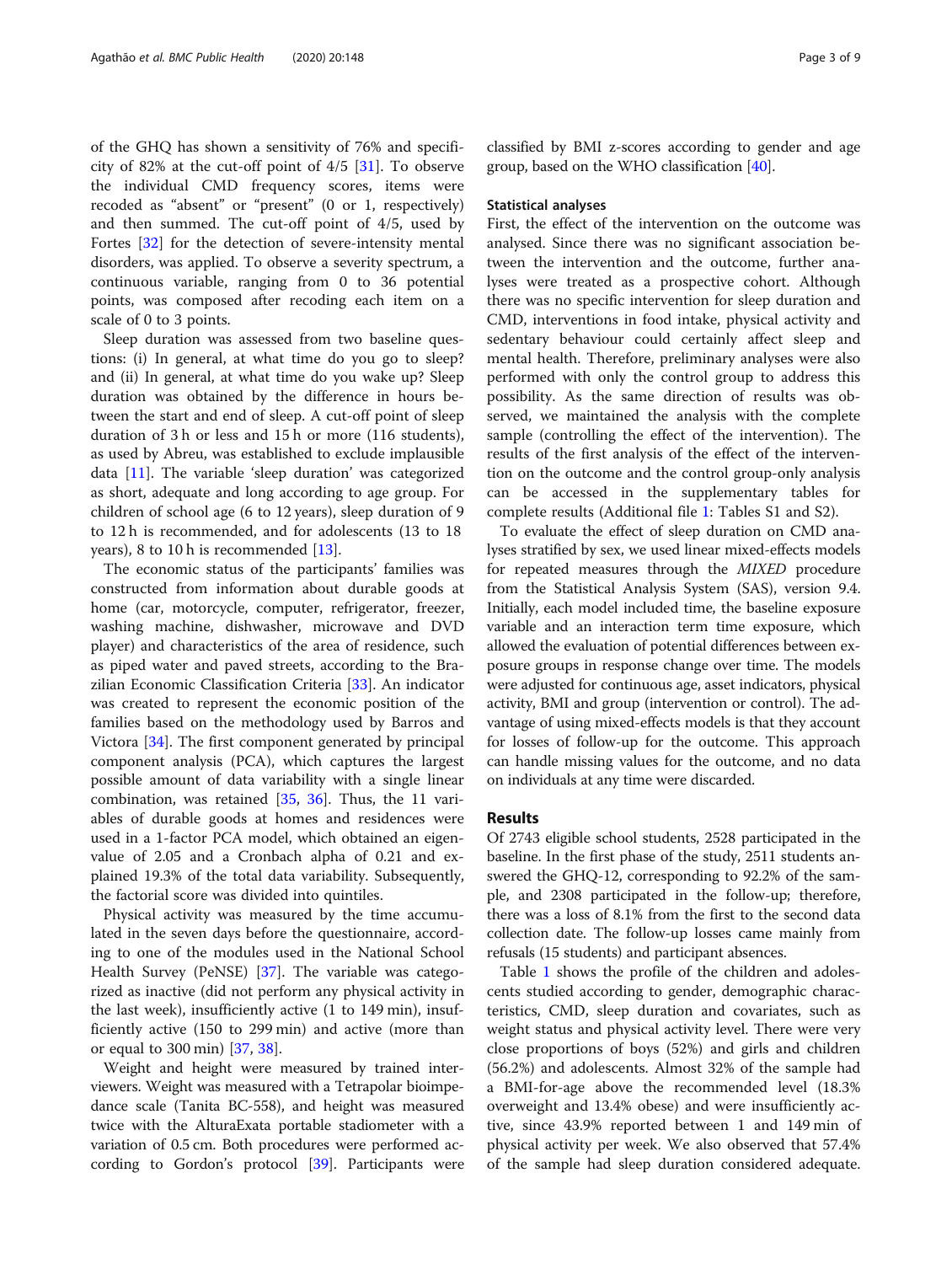<span id="page-3-0"></span>Table 1 Characteristics of the sample at the baseline, by sex

| Variables                       | Total        | Boys       | Girls      | $p$ -value*  |  |
|---------------------------------|--------------|------------|------------|--------------|--|
| Age (years                      | n (%)        | n(%)       | n(%)       |              |  |
| 9 to 11                         | 1421 (56.2)  | 679 (51.1) | 742 (61.8) | < 0.001      |  |
| 12 to 17                        | 1.107(43.8)  | 649 (48.9) | 458 (38.2) |              |  |
| Weight status                   |              |            |            |              |  |
| Thinness                        | 80 (3.3)     | 58 (4.6)   | 22(1.9)    | < 0.001      |  |
| Adequate                        | 1.588 (65.0) | 841 (65.9) | 747 (64.0) |              |  |
| Overweight                      | 449 (18.3)   | 202 (15.8) | 247 (21.1) |              |  |
| Obesity                         | 327 (13.4)   | 175 (13.7) | 152 (13.0) |              |  |
| Physical activity (min/week)    |              |            |            |              |  |
| Inactive                        | 562 (22.4)   | 253 (19.2) | 309 (25.9) | < 0.001      |  |
| insufficiently active (1-149)   | 1.101(43.9)  | 563 (42.8) | 538 (45.1) |              |  |
| insufficiently active (150-299) | 469 (18.7)   | 284 (21.6) | 185 (15.5) |              |  |
| Active $(>=300)$                | 378 (15.0)   | 217 (16.5) | 161(13.5)  |              |  |
| Sleep duration (h/day)          |              |            |            |              |  |
| Short                           | 712 (34.3)   | 348 (32.9) | 364 (35.8) | 0.001        |  |
| Adequate                        | 1.190(57.4)  | 613 (58.0) | 577 (56.7) |              |  |
| Long                            | 172(8.3)     | 96(9.1)    | 76 (7.5)   |              |  |
| CMD frequency                   |              |            |            |              |  |
| Yes                             | 834 (33.2)   | 486 (36.9) | 348 (29.2) | < 0.001      |  |
| No                              | 1.678 (66.8) | 832 (63.1) | 846 (70.8) |              |  |
| CMD score                       | mean (SD)    | mean (SD)  | mean (SD)  | $p$ -value** |  |
| $0 - 36$                        | 11.7(8.1)    | 12.5(8.3)  | 10.9(7.8)  | < 0.001      |  |

Adequate sleep duration: for children of school-age (6 to 12 years), 9 to 12 h is recommended and, for adolescents (13 to 18 years), 8 to 10 h

CMD Common mental disorders \*Chi-square test between variables and sex. \*\* Student's T test between CMD scores, ranging from 0 to 36, and the students' gender

We noted that 34.3% of the sample slept less than the recommended time for the age, and girls did so more frequently (35.8%). On the other hand, boys presented higher proportions of long sleep duration (9.1%) than girls (Table 1). In general, the schoolchildren of both genders and age groups had an average sleep duration of 9.1 h (SD 2.1) (not shown in the table).

The frequency of common mental disorders was 33.2% at baseline and was higher in boys (36.9%) than in girls (29.2%) in both age groups. The CMD frequency was 32.2% at follow-up, with 35.1% of boys and 29% of girls. The presence of CMD was more frequent among students with sleep duration below that recommended for their age, both in boys (39.6%) and in girls (28.1%), but girls showed no significant difference. Regarding weight status, the proportions of CMD were similar, varying in boys from 32.3% (overweight) to 39.5% (adequate). Schoolchildren considered to be active and with lower economic status had higher proportions of CMD among both sexes (Table [2](#page-4-0)).

The average predicted values of the CMD score showed a pattern of reduction among boys and a pattern of increase among girls at the follow-up. For example, in graph B, it is possible to observe an increase in the CMD score over time among girls with short sleep duration ( $p < 0.01$ ) (Fig. [1\)](#page-5-0). The *p*-value in each graph refers to the interaction term between time and duration of sleep (time \* duration of sleep). Among boys, a similar variation in the CMD score was observed in the subgroups with short sleep and long sleep, but there was a significant reduction in those with long sleep duration  $(p = 0.05)$ .

#### **Discussion**

The present study examined changes in CMD over time according to sleep duration in adolescents. Our findings revealed that girls who had a short sleep duration at baseline had a higher CMD score over time. Among boys, those with longer sleep had a reduction in the CMD score. These findings show different variations in CMD between the sexes.

Our results are consistent with the literature existing thus far, which suggests that short sleep duration is associated with changes in the physical and mental health of children and adolescents across a broad range of indicators of psychological, interpersonal, and somatic well-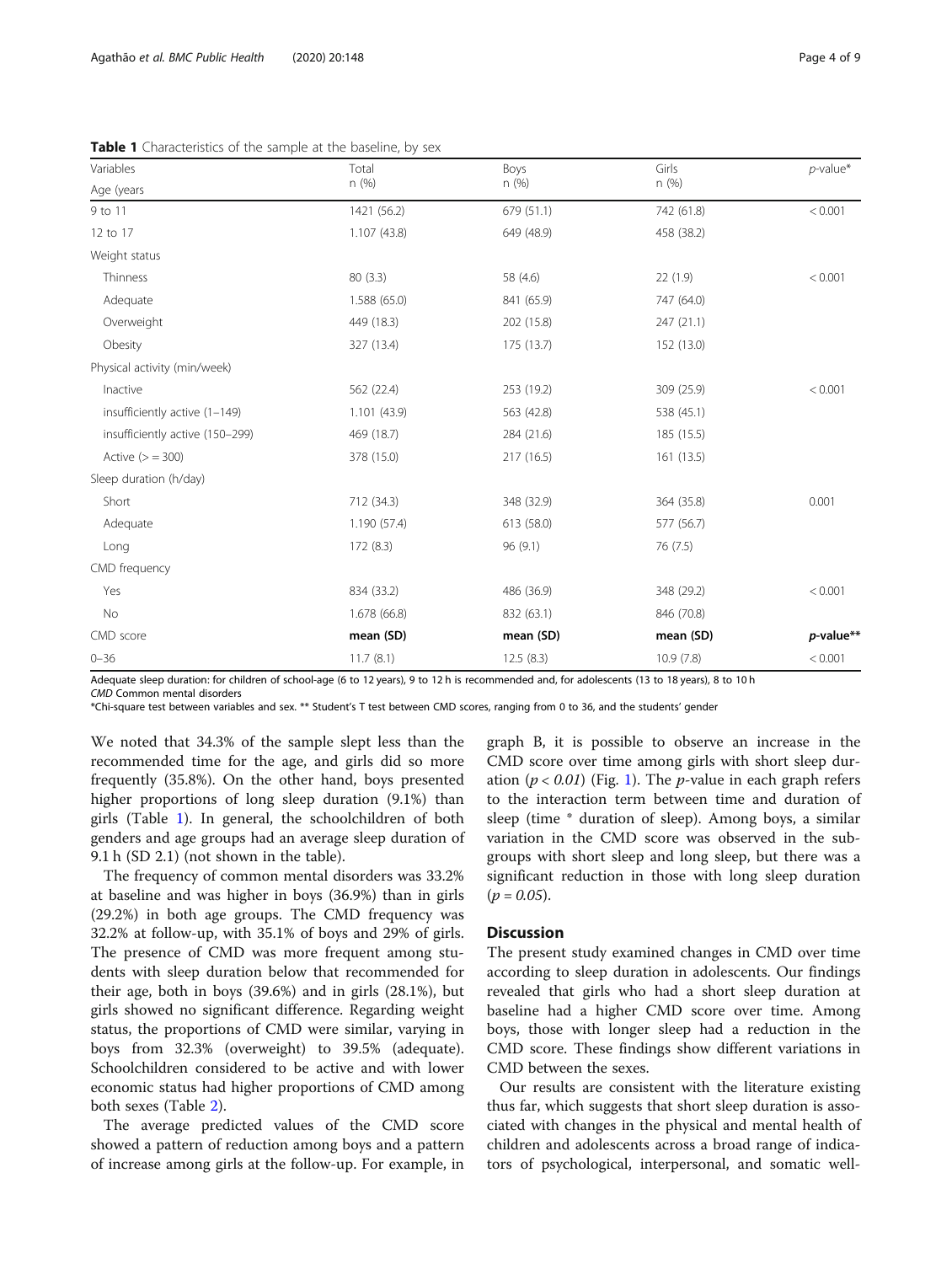| Variables                       | <b>CMD</b>               |         |                        |         |
|---------------------------------|--------------------------|---------|------------------------|---------|
|                                 | Boys $(\%)$<br>$n = 486$ |         | Girls (%)<br>$n = 348$ |         |
| Age (years)                     |                          | p chi2  |                        | p chi2  |
| 9 to 11                         | 37.4                     | 0.661   | 26.4                   | 0.007   |
| 12 to 17                        | 36.3                     |         | 33.7                   |         |
| Economic status                 |                          | p trend |                        | p trend |
| 1° quintile                     | 27.0                     | < 0.001 | 28.5                   | 0.017   |
| 2° quintile                     | 32.3                     |         | 24.7                   |         |
| 3° quintile                     | 34.1                     |         | 26.6                   |         |
| 4° quintile                     | 35.5                     |         | 28.1                   |         |
| 5° quintile                     | 50.6                     |         | 40.3                   |         |
| Weight status                   |                          | p trend |                        | p trend |
| Thinness                        | 32.8                     | 0.009   | 36.4                   | 0.052   |
| Adequate                        | 39.5                     |         | 30.2                   |         |
| Overweight                      | 32.3                     |         | 27.8                   |         |
| Obesity                         | 32.6                     |         | 23.0                   |         |
| Physical activity (min/week)    |                          | p trend |                        | p trend |
| Inactive                        | 21.3                     | < 0.001 | 25.8                   | < 0.001 |
| insufficiently active (1-149)   | 30.9                     |         | 25.1                   |         |
| insufficiently active (150-299) | 43.0                     |         | 34.6                   |         |
| Active $(>=300)$                | 62.7                     |         | 42.9                   |         |
| Sleep duration (h/day)          |                          | p chi2* |                        | p chi2* |
| Short                           | 39.6                     | 0.012   | 28.1                   | 0.479   |
| Adequate                        | 31.6                     |         | 26.0                   |         |
| Long                            | 34.4                     | 0.586   | 27.6                   | 0.761   |

\*Chi-square test between "short and adequate sleep duration" and "long and adequate sleep duration", and CMD, by sex

Adequate sleep duration: for children of school-age (6 to 12 years), 9 to 12 h is recommended and, for adolescents (13 to 18 years), 8 to 10 h

being. Typically present in common mental disorders, more fatigue, less energy, worse perception of health and symptoms such as headaches, stomach and back pain may be observed [\[16](#page-7-0), [21](#page-7-0), [41\]](#page-7-0).

Among other findings, a large national sectional study of the U.S. (Youth Risk Behavior Survey data) found that young people who slept little at night were more likely to report substance use, have suicidal thoughts, and feel sad and hopeless [[42\]](#page-7-0). Sarchiapone et al. [\[43\]](#page-7-0), in a study of 11,788 young people from 11 European countries, also identified a strong association between short sleep duration and emotional and behavioural problems, especially in girls. However, because the designs of these studies were cross-sectional, it was not possible to exclude the possibility of reverse causality in such results. More recent studies have further extended these findings. A prospective, three-wave study of European and African American children evaluated the reciprocal

relationships between children's sleep and their symptoms of internalization and externalization and found that reduced sleep duration predicted greater depression, anxiety, and externalizing symptoms over time [[44\]](#page-7-0).

Sleep in childhood and adolescence has particularities that must be considered because they impact the duration and quality of sleep. From a biological perspective, adolescents can present delays in the sleep phases, characterized by sleeping and waking up later. There is a delay in the time of nocturnal melatonin secretion across adolescence that parallels a change in circadian phase preference from a more "morning" type to a more "evening" type, which consequently results in an increased difficulty in falling asleep at an earlier time [[45,](#page-7-0) [46](#page-7-0)]. Another important factor is the altered "sleep impulse" in adolescence, in which the pressure to fall asleep accumulates more slowly than in adults, resulting in a builtup deficit across the day  $[15]$ . Added to the sleep-wake changes that flow from this biological maturation, teens experience increased academic demands and in some cases must also cope with part-time jobs, extracurricular and social activities and the intense use of electronic devices, such as cell phones, computers, video games, and television. These conflicting demands can cause insufficient sleep, which negatively affects the psychological well-being, socialization ability, and academic and work performance of adolescents [[47,](#page-7-0) [48](#page-8-0)]. The American Academy of Pediatrics and The American Academy of Sleep Medicine recognize insufficient sleep in adolescents as an important public health issue, and several studies have highlighted earlier school start times (before 8:30 am) as a key modifiable contributor to short sleep duration in this population [\[46](#page-7-0), [49\]](#page-8-0). A recent review of the literature about school start times, sleep, and behavioral, health and academic outcomes showed that many of the studies in support of delaying school start times have been conducted in the United States, although data from ten other countries – Hong Kong, Israel, Turkey, Norway, New Zealand, China, Switzerland, Australia, Spain, and Croatia – also show benefits in sleep when schools start later (8:30 or later) [\[50](#page-8-0)].

Our results are consistent with findings from other studies that assessed differences between gender and mental health. A study performed in a sleep laboratory at the Sleep Research Center in Australia exposed adolescents of both sexes to a sleepless night to test the hypothesis that their mood would be significantly worse after a night of sleep deprivation when compared to the ideal two nights' sleep. The results showed that female adolescents presented greater vulnerability to mood deficits after sleep loss in various mood states, mainly with significant increases in depressive and anxious symptoms. Thus, the authors suggest that there is a differential sensitivity between male and female adolescents to the effects of sleep loss in some mood states [\[51](#page-8-0)].

<span id="page-4-0"></span>Table 2 CMD frequency at baseline, according to population characteristics, by sex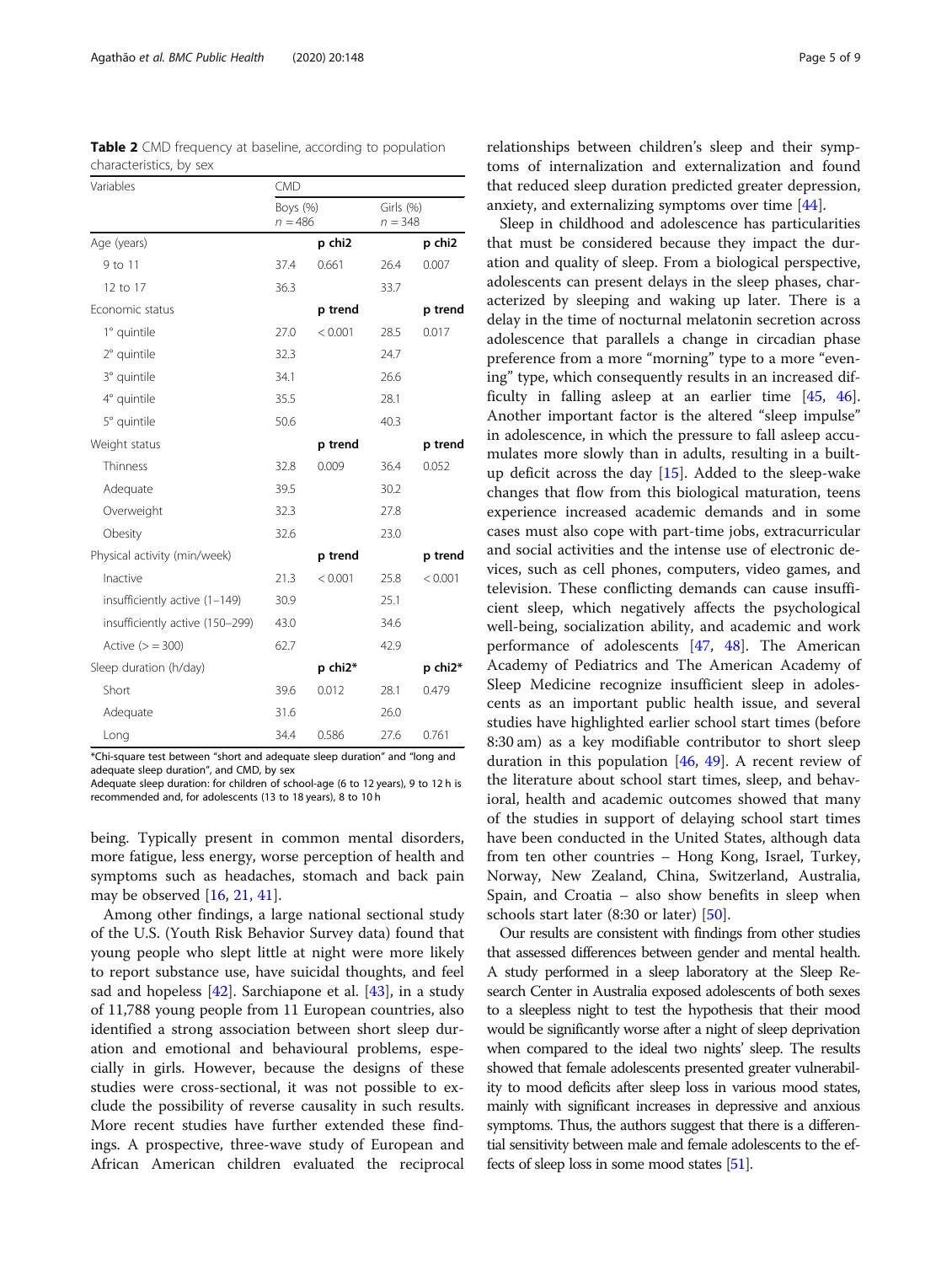<span id="page-5-0"></span>

\* P values associated with exposure categories.

 $\beta$ 1-Coefficient associated to models without adjustment for baseline measures.

β2-Coefficient associated to models adjusted by age, economic status, physical activity, weight status and group.

Fig. 1 Variation in the predicted CMD score according to sleep duration, by sex, at baseline.\* P-values associated with exposure categories. β1-Coefficient associated with models without adjustment for baseline measures. β2-Coefficient associated with models adjusted by age, economic status, physical activity, weight status and group

Although direct comparisons are difficult due to differences in study designs, our findings corroborate the emerging literature indicating a prospective association between sleep duration and psychological outcomes in populations of similar ages. A recent longitudinal study of 3071 young people in the British Columbia Substance Use Survey (BASUS), a prospective cohort investigating the psychosocial and environmental factors associated with sleep time and two measures of depression over 12 months, showed that chronic sleep deprivation increases the risk of depression in young women [[52\]](#page-8-0). A previous longitudinal study in Chicago on sleep, depressive symptoms and self-esteem data, with three years of follow-up, used latent growth models to show that students who obtained less sleep over time reported heightened levels of depressive symptoms and decreased self-esteem [[48](#page-8-0)].

Some authors suggest that insufficient sleep duration itself causes physiological stress pathways to be hyperactive, and females are more stress-reactive than males due to the differential effect of testosterone on the hypothalamicpituitary-adrenal axis. Therefore, the promotion of mental health for young people should include relevant strategies to ensure that adolescents of both sexes – especially girls, as they are the most vulnerable subgroup – can achieve the recommended amounts of sleep [[53](#page-8-0), [54\]](#page-8-0).

Another important finding of our study is the frequency of baseline CMD, which corresponds to 32.2%, with a higher prevalence among boys (36.9%) than girls (29.2%). It should be emphasized that our study used a higher cut-off point, indicating more severe CMD. Brazilian multicentre data from the Study of Cardiovascular Risks in Adolescents (ERICA), with approximately 75, 000 adolescents evaluated in 1248 schools, showed a prevalence of 30% of CMD among Brazilian adolescents, similar to that found in a population-based study with adolescents living in Pelotas (28.8%), a municipality in southern Brazil [[8,](#page-7-0) [55](#page-8-0)]. Both Brazilian studies used the same instrument to measure CMD, but with a lower cut-off point, which indicates a higher frequency of more severe CMD in the Duque de Caxias region.

The higher prevalence of CMD among boys than among girls differs from the literature. Although these associations, particularly with the internalization of mental health outcomes, are commonly reported to be more adverse in women, men are more frequently exposed to violence, which is often linked to CMD (especially, but not exclusively, externalization problems). Thus, these results may be related to aspects of the study region itself, since these schools are located in one of the poorest municipalities of the state of Rio de Janeiro, with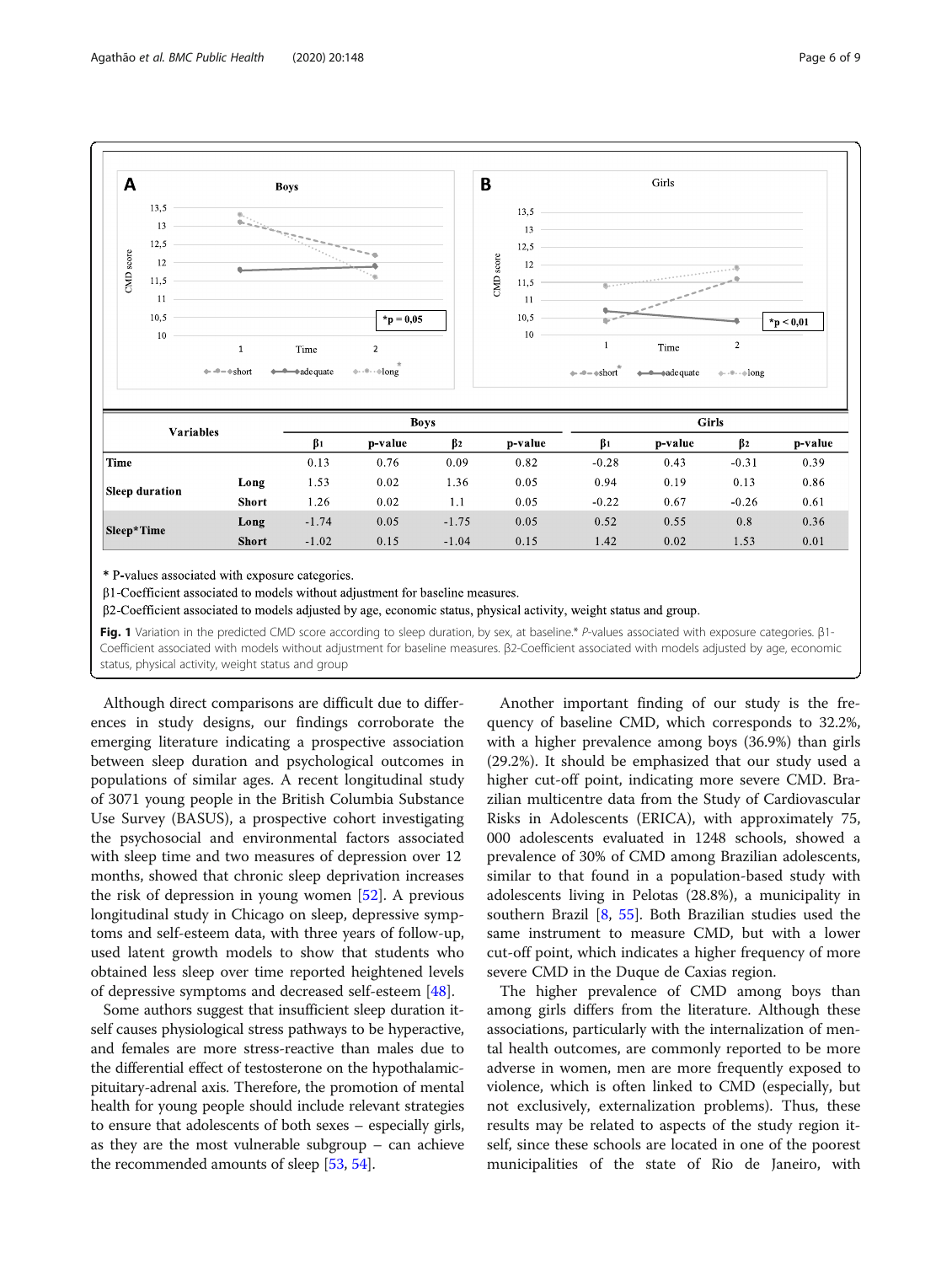<span id="page-6-0"></span>significant indicators of community violence. According to data from the Public Security Institute [[56](#page-8-0)], of the 92 municipalities of the State of Rio de Janeiro, the Duque de Caxias region presented the third-highest number of notifications for violence against children and adolescents in 2017. Among the different types of violence, the region where the students study and live had higher rates of physical and patrimonial violence (theft and destruction or retention of personal property, among others), subtypes that occur more frequently among male adolescents. According to Curtis et al. [[57\]](#page-8-0), some studies have shown differences in how girls and boys relate to neighbourhood conditions, as parents generally restrict the out-of-home activities of adolescent boys less than those of girls; thus, boys may be more exposed to impoverished neighbourhood conditions. Thus, CMD seem more strongly associated with neighbourhood conditions for boys than for girls.

#### Strengths and limitations

This study should be considered in the context of its strengths and limitations. Among the positive points, we highlight the longitudinal analysis of the CMD trajectory through a mixed-effects model that accounts for missing data and differences in the number of measurements per subject. Thus, in addition to providing support for the causal role of sleep loss in adolescent mental health, our findings contribute to the restricted literature that examines the differences between the sexes in the mental health response to sleep loss.

However, this study is subject to some limitations. First, sleep duration data were obtained by self-report and were not verified by objective measures such as actigraphy (a measurement of the motor activity sensor) or polysomnography (sleep study), which may lead to overestimation of sleep duration. According to some studies, such overestimation may occur not only because of the limitations of subjective sleep reports, such as memory and interpretation, but also because the simple act of going to bed may be perceived as the onset of sleep [\[58,](#page-8-0) [59](#page-8-0)]. Thus, we recommend evaluating not only sleep duration but also the quality of sleep and the circadian chronotype because they contribute significantly to daytime functioning, highlighting the importance of considering these factors together to better understand their impact. Second, the days of the week and weekends were not differentiated in collecting information on bedtime and wake-up time, but as the study was conducted in schools, the responses were likely related to school days.

### Conclusion

This study represents an advancement in the knowledge of child and adolescent mental health, especially the role of sleep duration in CMD changes over time. Given our

findings and prior knowledge that sleep problems are common among adolescents due to maturational processes and changes in sleep, parents and adolescents should pay more attention to their sleep patterns and implement interventions if necessary. The promotion of health considering the school environment could help to change this scenario. As discussed earlier, the benefits of later school start times have gained attention in recent years, and important organizations, researchers, and educators in the field strongly recommend changes in school schedules to better attend to the biological sleep needs of adolescents owing to the social and academic demands that they experience. From the public health perspective, our findings can also contribute to discussions within the Brazilian context.

#### Supplementary information

Supplementary information accompanies this paper at [https://doi.org/10.](https://doi.org/10.1186/s12889-020-8260-5) [1186/s12889-020-8260-5.](https://doi.org/10.1186/s12889-020-8260-5)

Additional file 1: Table S1 Variation in mean CMD over time comparing intervention with control group. β - Coefficient associated to linear mixed effects models. Group - refers to school allocation group (intervention or control). Table S2. Regression coefficients (β) of CMD, according to time of follow-up and sleep duration, by sex. β-Coefficient associated to linear mixed effects models only with the control group sample adjusted by age, economic status, physical activity and weight status.

#### Abbreviations

AASM: American Academy of Sleep Medicine; BASUS: British Columbia Substance Use Survey; BMI: Body mass index; CHA: Community health agents; CMD: Common mental disorders; ERICA: Study of Cardiovascular Risks in Adolescents; GHQ: General Health Questionnaire; PAAPAS: Parents, Students, Community Health Agents and Teachers for Healthy Eating; PCA: Principal component analysis; PDA: Personal digital assistants; PeNSE: National School Health Survey; SAS: Statistical Analysis System; WHO: World Health Organization

#### Acknowledgements

We are indebted to all of the students and teachers who participated in the study, and we thank the health secretary and education secretary of the municipality of Duque de Caxias for their partnership in this project.

#### Authors' contributions

All authors contributed to all stages of the production of the manuscript. All authors read and approved the final manuscript.

#### Funding

Not applicable.

#### Availability of data and materials

The participants shared their opinions and experiences upon the assurance that their confidentiality and anonymity would be protected. Hence, the research data are not publicly available because this would compromise individual privacy and our ethical approval conditions.

#### Ethics approval and consent to participate

The Ethics Committee of the Institute of Social Medicine (State University of Rio de Janeiro, Brazil) approved the protocol (CAAE: 10471313.2.0000.5260). Written informed consent was obtained from all the participants' parents. Students with physical or mental disabilities and girls who were pregnant or lactating were considered ineligible and were not included in the study.

#### Consent for publication

Not applicable.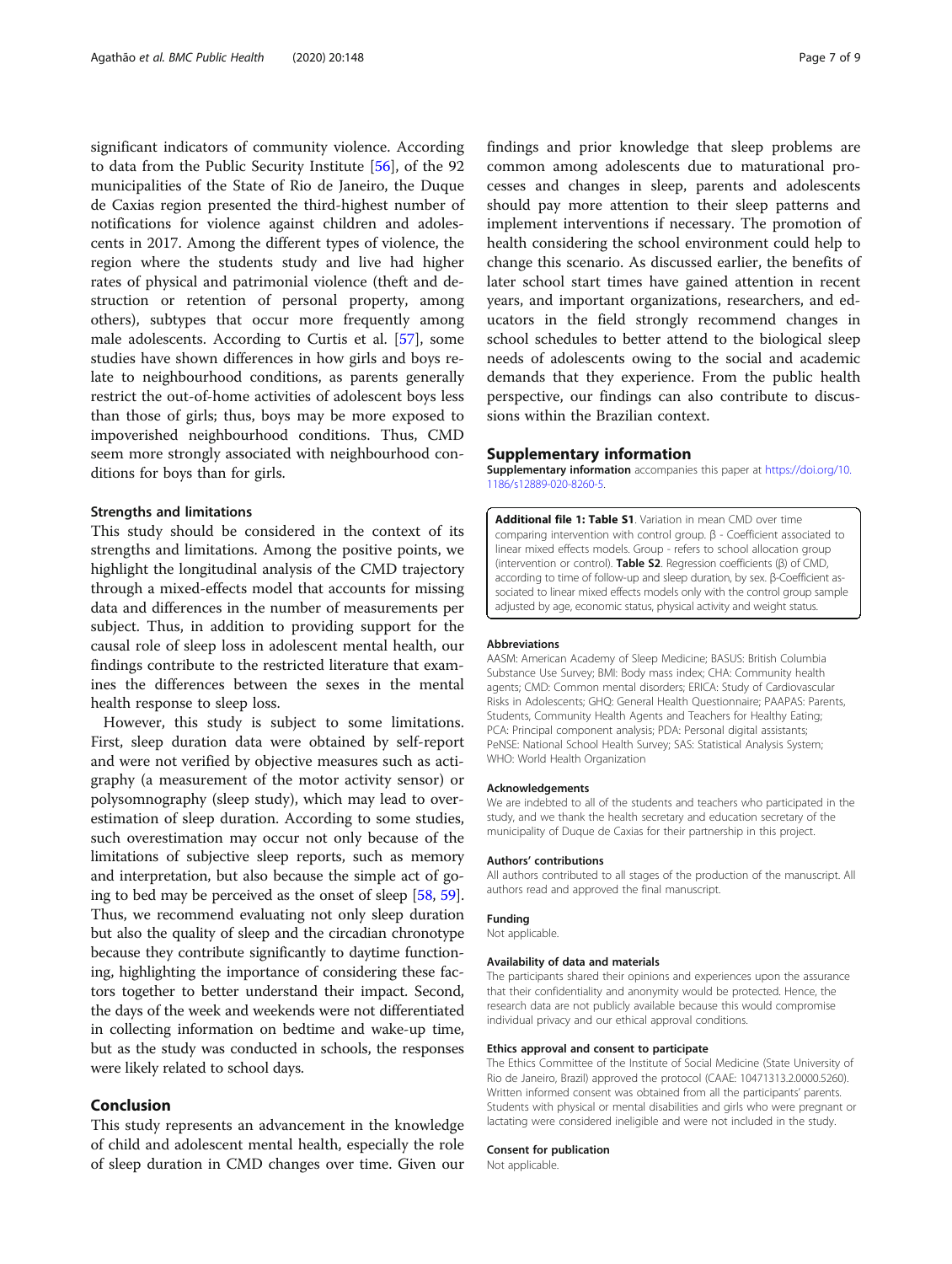#### <span id="page-7-0"></span>Competing interests

The authors declare that they have no competing interests.

Received: 10 July 2019 Accepted: 22 January 2020 Published online: 31 January 2020

#### References

- 1. Kieling C, Baker-Henningham H, Belfer M, Conti G, Ertem I, Omigbodum O, et al. Child and adolescent mental health worldwide: evidence for action. Lancet. 2011;378(9801):1515–25.
- Steel Z, Marnane C, Iranpour C, Chey T, Jackson JW, Patel V, Derrick S. The global prevalence of common mental disorders: a systematic review and meta-analysis 1980-2013. Int J Epidemiol. 2014;43(2):476–93.
- Goldberg DP, Huxley PY. Common mental disorders: a bio-social model. London: Tavistock/Routledge; 1992.
- 4. World Health Organization Regional Office for Europe Copenhagen. Healthy Living: What is a Healthy Lifestyle? 1999. Available online: [http://apps.who.](http://apps.who.int/iris/bitstream/handle/10665/108180/EUR_ICP_LVNG_01_07_02.pdf?sequence=1&isAllowed=y) [int/iris/bitstream/handle/10665/108180/EUR\\_ICP\\_LVNG\\_01\\_07\\_02.](http://apps.who.int/iris/bitstream/handle/10665/108180/EUR_ICP_LVNG_01_07_02.pdf?sequence=1&isAllowed=y) [pdf?sequence=1&isAllowed=y.](http://apps.who.int/iris/bitstream/handle/10665/108180/EUR_ICP_LVNG_01_07_02.pdf?sequence=1&isAllowed=y) Accessed 2 Mar 2019.
- 5. Glozah FN, Asante KO, Kugbey N. Parental involvement could mitigate the effects of physical activity and dietary habits on mental distress in Ghanaian youth. PLoS One. 2018;13:e0197551.
- 6. Velten J, Bieda A, Scholten S, Wannemuller A, Margraf J. Lifestyle choices and mental health: a longitudinal survey with German and Chinese students. BMC Public Health. 2018;18:632.
- Patton GC, Coffey C, Romaniuk H, Mackinnon A, Carlin JB, Degenhardt L, et al. The prognosis of common mental disorders in adolescents: a 14-year prospective cohort study. Lancet. 2014;383(9926):1404–11.
- 8. Lopes CS, Abreu GA, Santos DF, Menezes PR, Carvalho KMB, Cunha CF, et al. ERICA: prevalência de transtornos mentais comuns em adolescentes brasileiros. Rev Saude Publ. 2016;50 Suppl 1:14s.
- Heath AC, Eaves LJ, Kirk KM, Martin NG. Effects of lifestyle, personality, symptoms of anxiety and depression, and genetic predisposition on subjective sleep disturbance and sleep pattern. Twin Res. 1998;1(4):176–88.
- 10. Sateia MJ, Doghramji K, Hauri PJ, Morin CM. Evaluation of chronic insomnia. An American Academy of sleep medicine review. Sleep. 2000;23(2):243–308.
- 11. Abreu GA. Associação entre Horas de Sono e Perfil Lipídico de Adolescentes do Estudo de Riscos Cardiovasculares em Adolescentes (ERICA). Rio de Janeiro: Tese [Doutorado em Saúde Coletiva] – Universidade Federal do Rio de Janeiro; 2015.
- 12. Silva TLN, Abreu GA, Teixeira LR, Bloch KV. Análise da qualidade da informação autorreferida sobre duração do sono de escolares do Estudo de Riscos Cardiovasculares em Adolescentes (ERICA). Rio de Janeiro, v. 35, n. 10, e00152918, Ago: Cad. Saúde Pública; 2018.
- 13. Paruthi S, Brooks LJ, D'Ambrosio C, Hall WA, Kotagal S, Lloyd RM, et al. Consensus statement of the American Academy of sleep medicine on the recommended amount of sleep for healthy children: methodology and discussion. J Clin Sleep Med. 2016;12(11):1549–61.
- 14. Hirshkowitz M, Whiton K, Albert SM, Alessi C, Bruni O, DonCarlos L, et al. National Sleep Foundation's sleep time duration recommendations: methodology and results summary. Sleep Health. 2015;1(1):40–3.
- 15. Crowley SJ, Wolfson AR, Tarokh L, Carskadon MA. An update on adolescent sleep: new evidence informing the perfect storm model. J Adolesc. 2018;67: 55–65.
- 16. Czeisler CA. Duration, timing and quality of sleep are each vital for health, performance and safety. Sleep Health. 2015;1:5–8.
- 17. Meyer C, Junior GJF, Barbosa DG, Andrade RD, Pelegrini A, Felden EPG. Analysis of daytime sleepiness in adolescents by the pediatric daytime sleepiness scale: a systematic review. Rev Paul Pediatr. 2017;35(3):351–60.
- 18. Kabrita CS, Hajjar-Muça TA. Sex-specific sleep patterns among university students in Lebanon: impact on depression and academic performance. Nat Sci Sleep. 2016;8:189–96.
- 19. Koikawa N, Shimada S, Suda S, Murata A, Kasai T. Sex differences in subjective sleep quality, sleepiness, and health-related quality of life among collegiate soccer players. Sleep Biol Rhythms. 2016;14:377–86.
- 20. Supartini A, Oishi T, Yagi N. Sex differences in the relationship between sleep behavior, fish consumption, and depressive symptoms in the general population of South Korea. Int J Environ Res Public Health. 2017;14:789.
- 21. Kaneita Y, Ohida T, Uchiyama M, et al. The relationship between depression and sleep disturbances: a Japanese nationwide general population survey. J Clin Psychiatry. 2006;67(2):196–203.
- 22. Roberts RE, Roberts CR, Duong HT. Chronic insomnia and its negative consequences for health and functioning of adolescents: a 12-month prospective study. J Adolesc Health. 2008;42(3):294–302.
- 23. Meijer AM, Habekothé HT, Van Den Wittenboer GL. Time in bed, quality of sleep and school functioning of children. J Sleep Res. 2000;9(2):145–53.
- 24. Sadeh A, Gruber R, Raviv A. Sleep, neurobehavioral functioning, and behavior problems in school-age children. Child Dev. 2002;73(2):405–17.
- 25. Eaton DK, McKnight-Eily LR, Lowry R, Perry GS, PresleyCantrell L, Croft JB. Prevalence of insufficient, borderline, and optimal hours of sleep among high school students—United States, 2007. J Adolesc Health. 2010;46(4): 399–401.
- 26. US Department of Health and Human Services. Healthy People 2020 sleep health objectives. 2018. [http://www.healthypeople.gov/2020/](http://www.healthypeople.gov/2020/topicsobjectives2020/objectiveslist.aspx?topicId=38) [topicsobjectives2020/objectiveslist.aspx?topicId=38.](http://www.healthypeople.gov/2020/topicsobjectives2020/objectiveslist.aspx?topicId=38) Accessed 26 June 2013.
- 27. Sgambato MR, Cunha DB, Henriques VT, Estima CC, Souza BS, Pereira RA, et al. PAAPPAS community trial protocol: a randomized study of obesity
- prevention for adolescents combining school with household intervention. BMC Public Health. 2016;16:809. 28. Instituto Brasileiro de Geografia e Estatística. Censo Demográfico. Rio de
- Janeiro: IBGE; 2000. [http://www.ibge.gov.br/home/estatistica/populacao/](http://www.ibge.gov.br/home/estatistica/populacao/default_censo_2000.shtm) [default\\_censo\\_2000.shtm](http://www.ibge.gov.br/home/estatistica/populacao/default_censo_2000.shtm). Accessed 21 Feb 2018
- 29. Goldberg DP. The detection of psychiatric illness by questionnaire: a technique for the identification and assessment of non-psychotic psychiatric illness. London: Oxford University Press; 1972.
- 30. Mari JJ, Williams P. A comparison of the validity of two psychiatric screening questionnaires (GHQ-12 and SRQ-20) in Brazil, using relative operating characteristic (ROC) analysis. Psychol Med. 1985;15(3):651–9.
- 31. Mari JJ. Minor psychiatric morbidity in three primary care clinics in the city of São Paulo. Issues on the mental health of the urban poor. Soc Psychiatry Psychiatr Epidemiol. 1987;22(3):129–38.
- 32. Fortes S, Villano LAB, Lopes CS. Nosological profile and prevalence of common mental disorders of patients seen at the family health program (FHP) centers in Petrópolis. Rio de Janeiro Rev Bras Psiquiatr. 2008;30(1):32– 7.
- 33. ABEP. Códigos e guias: CCEB Critério de Classificação Econômica Brasil. São Paulo: Associação Brasileira de Empresas de Pesquisa; 2016.
- 34. Barros AJD, Victora CG. Indicador econômico para o Brasil baseado no censo demográfico de 2000. Rev Saude Publ. 2005;39:523–9.
- 35. Pereira JCR. Análise de dados qualitativos Estratégias Metodológicas para as Ciências da Saúde, Humanas e Sociais: EdUSP; 1999.
- 36. Olinto MTA. Padrões alimentares: análise de componentes principais. Epidemiologia Nutricional. Rio de Janeiro: Fiocruz e Atheneu; 2007.
- 37. Tavares LF, Castro IR, Cardoso LO, Levy RB, Claro RM, Oliveira AF. Validity of indicators on physical activity and sedentary behavior from the Brazilian National School-Based Health Survey among adolescents in Rio de Janeiro. Brazil Cad Saude Publica. 2014;30:1861–74.
- 38. Gonçalves TR, Mediano MFF, Sichieri R, Cunha DB. Is health-related quality of life decreased in adolescents with Back Pain? Spine. 2018;43:822–9.
- 39. Gordon CC, Chumlea WC, Roche AF. Stature, recumbent Lenght, and weight. Anthropometric standardization reference manual. Champaigh: Human Kinetics Books; 1988.
- 40. Onis M, Onyango AW, Borghi E, Siyam A, Nishida C, Siekmann J. Development of a WHO growth reference for school-aged children and adolescents. Bull World Health Organ. 2007;85:660–7.
- 41. Chaput JP, Casey EG, Veronica JP, Valerie C, Reut G, Timothy O. Systematic review of the relationships between sleep duration and health indicators in school-aged children and youth. Appl Physiol Nutr Metab. 2016;41:266–82.
- 42. Roberts RE, Duong HT. Is there an association between short sleep duration and adolescent anxiety disorders? Sleep Med. 2017;30:82–7.
- 43. Sarchiapone M, Mandelli L, Carli V, Iosue M, Wasserman C, Hadlaczky G, et al. Hours of sleep in adolescents and its association with anxiety, emotional concerns, and suicidal ideation. Sleep Med. 2014;15:248–54.
- 44. Kelly RJ, El-Sheikh M. Reciprocal relations between children's sleep and their adjustment over time. Dev Psychol. 2014;50(4):1137–47.
- 45. Carskadon MA, Acebo C, Jenni OG. Regulation of adolescent sleep: implications for behavior. Ann N Y Acad Sci. 2004;1021:276–91.
- 46. American Academy of Pediatrics, Adolescent Sleep Working Group, Committee on Adolescence, and Council on School Health. School start times for adolescents. Pediatrics. 2014;134(3):921–32.
- 47. Almondes KM, Araújo JF. Sleep/wake cycle pattern and its relationship with anxiety in college students. Estud Psicol. 2003;8:37–43.